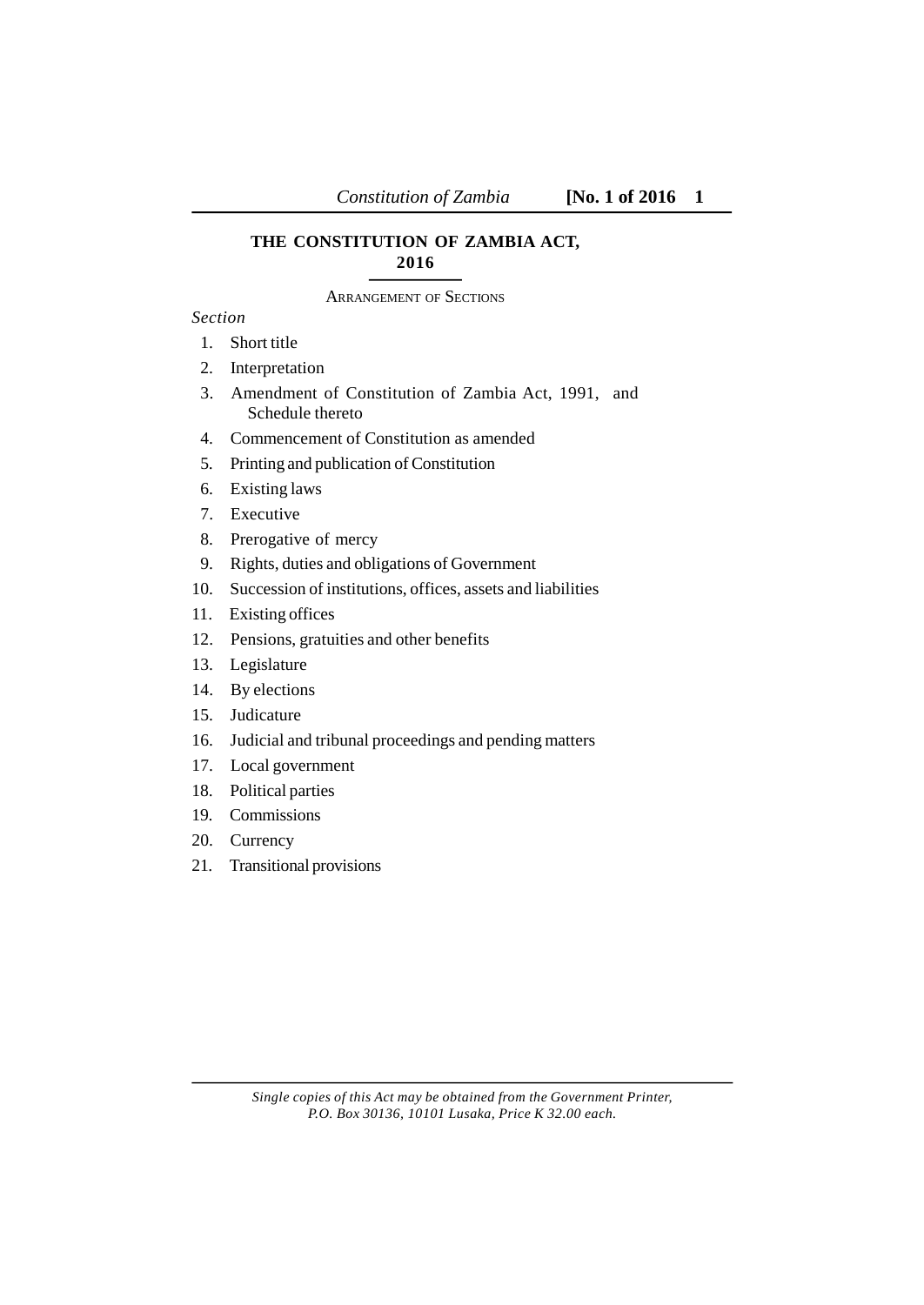## GOVERNMENT OF ZAMBIA



Date of Assent: 5th January, 2016

**An Act to provide for the printing and publication of the Constitution; to provide for the savings and transitional provisions of existing State organs, State institutions, administrations, offices, institutions and laws; to provide for the savings of succession to assets, rights, liabilities, obligations and legal proceedings; and to provide for matters connected with, or incidental to, the foregoing.** 

[5th January, 2016

| ENACTED by the Parliament of Zambia.                                                                                                                                                                                                    | Enactment      |
|-----------------------------------------------------------------------------------------------------------------------------------------------------------------------------------------------------------------------------------------|----------------|
| This Act may be cited as the Constitution of Zambia Act,<br>1.                                                                                                                                                                          | Short title    |
| 2016.                                                                                                                                                                                                                                   |                |
| (1) In this Act, unless the context otherwise requires—<br>2.                                                                                                                                                                           | Interpretation |
| "Constitution" means the Constitution of Zambia, 1991, in<br>force immediately before the effective date;                                                                                                                               | Cap. 1         |
| "effective date" means the date of the commencement of<br>this Act and the Constitution as amended as provided in                                                                                                                       |                |
| section <i>four</i> ; and                                                                                                                                                                                                               |                |
| "existing laws" means the Laws of Zambia as they exist<br>immediately before the effective date, including any<br>statutory instrument issued or made before that date which<br>is to come into force on, or after, the effective date. |                |
| Except where the context otherwise requires, words and<br>(2)<br>expressions used in this Act have the same meaning as in the<br>Constitution as amended.                                                                               |                |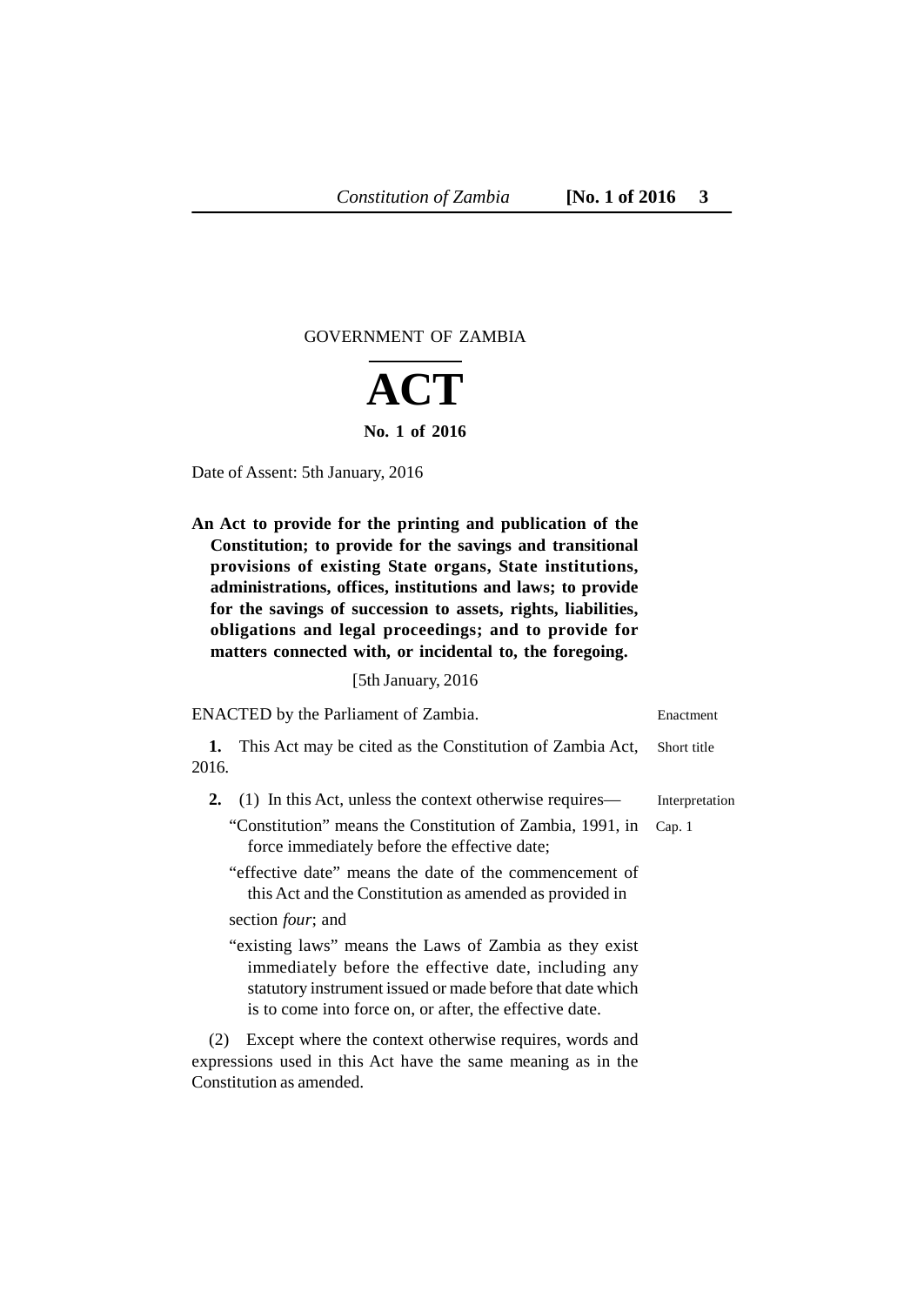Amendment of

of Zambia Act, 1991, and Schedule thereto Cap. 1

Commencement of Constitution as amended Act No. 2 of 2016

Printing and publication of

Constitution **3.** Except as provided under this Act, the Constitution of Zambia Act, 1991, and the Constitution in the Schedule to that Act are amended in so far as they form part of the laws of Zambia.

> **4.** Subject to this Act, the Constitution as amended in Act No. 2 of 2016 shall come into operation on the commencement of this Act.

> **5.** The Constitution may be printed and published by the Government Printer separately from this Act, and the production of a copy of the Constitution purporting to be so printed shall be *prima facie* evidence in courts and for all purposes in connection with the Constitution as its provisions.

Existing laws

**6.** (1) Subject to the other provisions of this Act, and so far as they are not inconsistent with the Constitution as amended, existing laws shall continue in force after the commencement of this Act as if they had been made in pursuance of the Constitution as amended, but shall be construed with such modifications, adaptations, qualifications and exceptions as may be necessary to bring them into conformity with the Constitution as amended.

(2) Parliament shall, within such period as it shall determine, make amendments to any existing law to bring that law into conformity with, or to give effect to, this Act and the Constitution as amended.

**7.** (1) The President shall continue to serve as President for the unexpired term of that office as specified by the Constitution in accordance with the Constitution.

(2) A person holding the post of Vice-President, Minister or Deputy Minister shall continue to hold that position under the Constitution until that appointment is terminated by the President in accordance with the Constitution.

**8.** The prerogative of mercy bestowed on the President under the Constitution as amended may be exercised in respect of any criminal offence committed before the effective date.

**9.** Rights, duties and obligations of the Government subsisting immediately before the effective date shall continue as rights, duties and obligations of the Government under the Constitution as amended.

Executive Cap. 1 Cap. 1

Cap. 1 Cap. 1

Prerogative of mercy

Rights, duties and obligations of Government

Constitution Cap. 1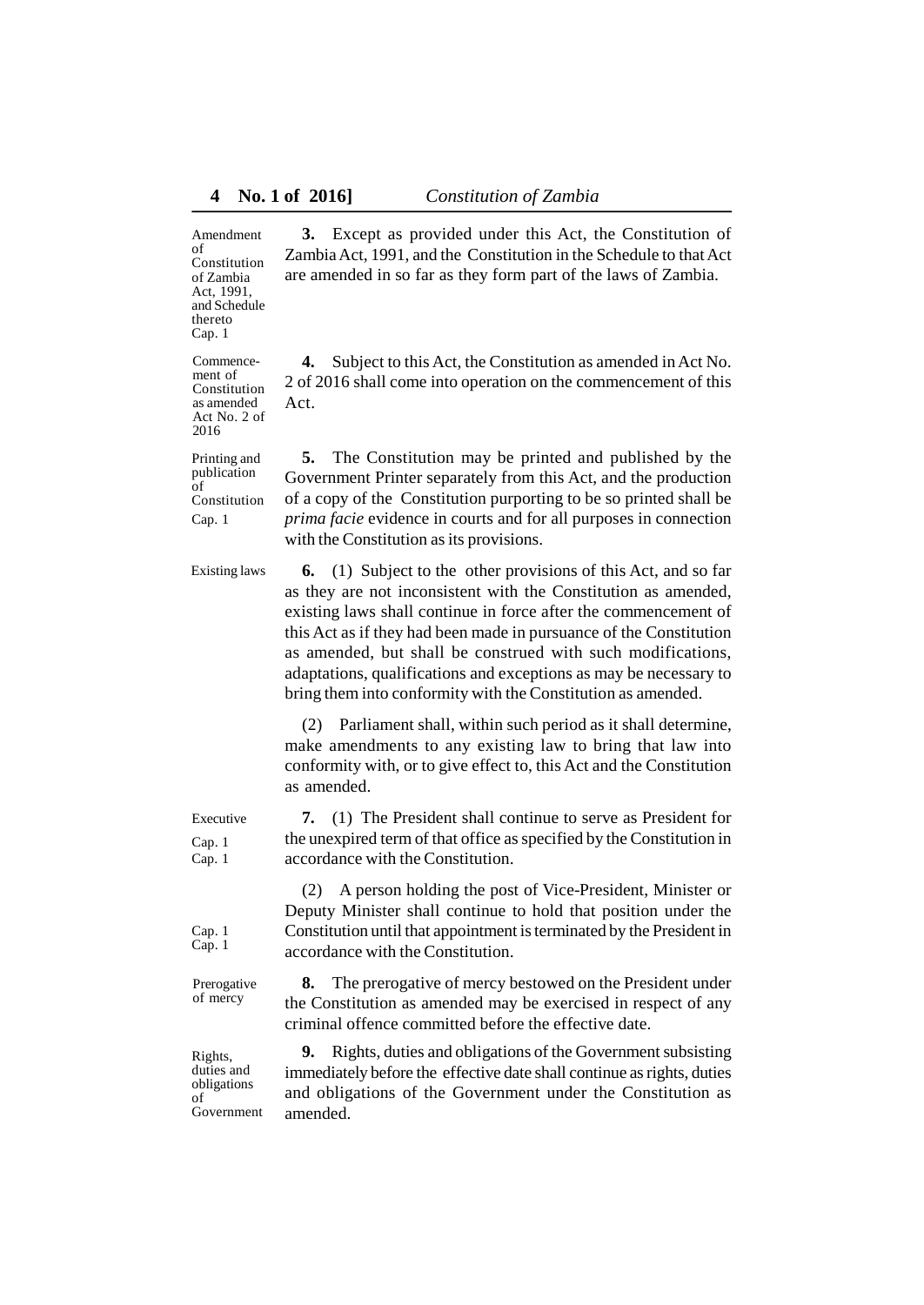**10.** (1) Where a provision of the Constitution as amended has altered the name of an office or institution existing immediately before the effective date, the office or institution as known by the new name shall be the legal successor of the first named office or institution.

(2) Liabilities, property and other assets that were incurred or vested in the President, the State, Government or the Republic immediately before the effective date shall continue to be so incurred or vested after the effective date.

(3) Any property that was liable to escheat or to be forfeited to the State, Government or the Republic immediately before the effective date shall be liable to escheat or to be so forfeited after the effective date.

**11.** (1) Aperson who is holding or acting in an office established by the Constitution immediately before the effective date shall continue to hold or act in that office as if appointed to that office under the Constitution as amended and shall be considered as having taken any necessary oath required to be taken under the Constitution as amended, unless the President requires that person to take any oath specified by the Constitution as amended or any other law.

(2) A public officer shall continue to hold or act in that office as if appointed to that position under the Constitution as amended and shall be considered as having taken any necessary oath required to be taken under the Constitution as amended, unless the President requires the public officer to take any oath specified by the Constitution as amended or any other law.

(3) This section shall not—

- *(a)* affect the powers conferred on any person or authority under the Constitution as amended to abolish offices or remove persons from those offices; or
- *(b)* apply to any person who, under the existing law or the Constitution, would have been required to vacate an office at the expiry of any period or on the attainment of any age.

(4) The process of appointing persons to fill vacancies arising after the effective date shall begin on the effective date and in accordance with the Constitution as amended.

Succession of institutions, offices, assets and liabilities

Existing offices Cap. 1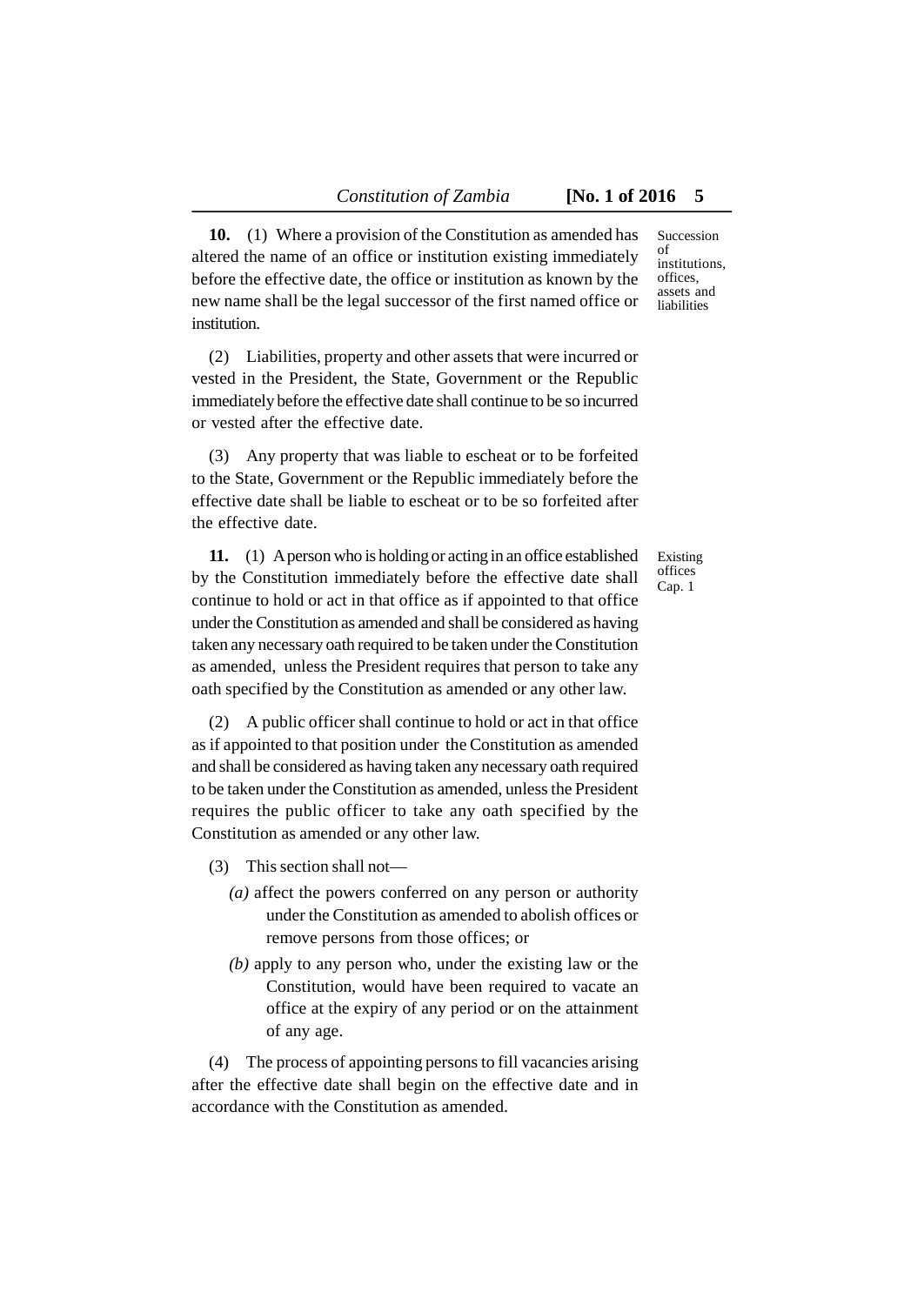Pensions, gratuities and other benefits

**12.** The law applicable to pensions, gratuities or emoluments in respect of public officers shall be the law that was in force at the date on which those benefits were granted or any law in force at a later date that is not less favourable to the public officers.

Legislature

Cap. 1

**13.** (1) The National Assembly existing immediately before the effective date shall continue as the National Assembly for the purposes of the Constitution as amended and the members of the National Assembly shall continue as members until the expiry of their term of office as specified by the Constitution.

(2) The persons holding the offices of Speaker and Deputy Speaker of the National Assembly immediately before the effective date shall continue as Speaker and Deputy Speaker until another Speaker and Deputy Speakers are elected under the Constitution as amended and shall be considered as having taken any oath specified by the Constitution as amended.

The functions and powers vested in Parliament by the Constitution shall be exercised after the effective date by that Parliament for the unexpired term of that Parliament in accordance with the Constitution.

(4) The rules and orders of the National Assembly existing on the effective date shall be the rules and orders of the National Assembly after the effective date but shall be construed with such modifications, adaptations, qualifications and exceptions as are necessary to bring them into conformity with the Constitution as amended.

(5) The National Assembly shall, within such period as it shall determine*,* revise the Standing Orders of the National Assembly in accordance with the Constitution as amended.

(6) Moneys granted, voted or appropriated by the Parliament existing immediately before the effective date, for the current financial year, shall be deemed to have been granted, voted or appropriated in accordance with the Constitution as amended.

(7) The boundaries of a constituency existing immediately before the effective date shall be the boundaries of the constituency until the next delimitation is done in accordance with the Constitution as amended.

By-elections **14.** A by-election held after the effective date shall be held in accordance with the Constitution as amended.

Cap. 1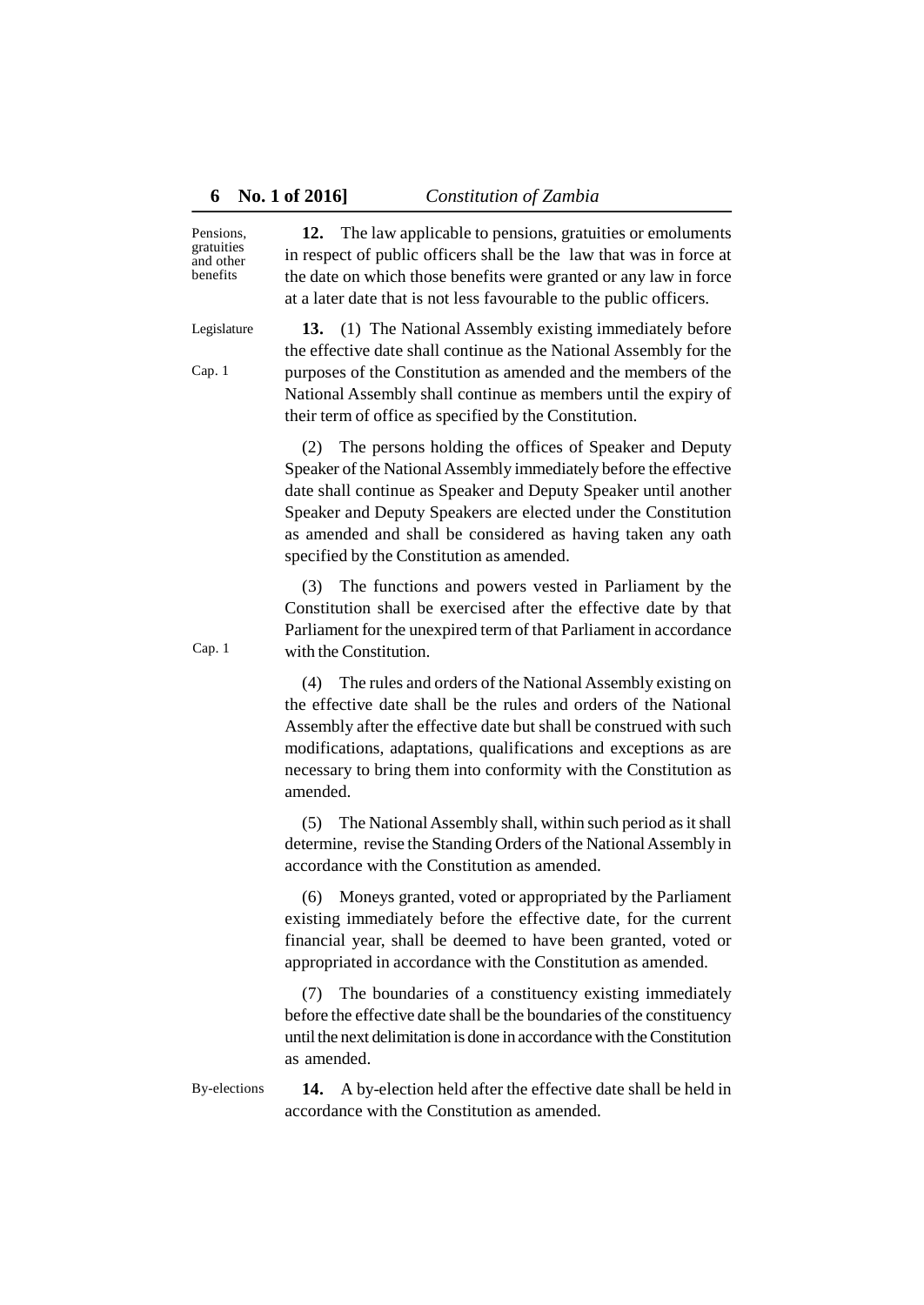**15.** (1) Subject to this section, a judge or judicial officer who held office immediately before the effective date shall continue to hold office as if appointed to that office under the Constitution as amended but may opt to retire, in accordance with subsection (2), within twelve months of the effective date. Judicature Cap. 1

(2) A judge who has attained the age of sixty-five years immediately before or on the effective date may retire and shall be entitled on retirement to the benefits that person would have been entitled to at the date of retirement as specified in the Constitution.

**16.** (1) Unless otherwise provided under the Constitution as amended, proceedings pending before court or tribunal shall continue to be heard and determined by the same court or tribunal or may be transferred to a corresponding court or tribunal established under the Constitution as amended.

(2) Unless otherwise provided under the Constitution as amended, a matter or proceeding that, immediately before the effective date, is pending before a commission, office or authority shall continue before the same commission, office or authority or corresponding commission, office or authority established under the Constitution as amended.

**17.** (1) Local authorities shall continue to exist after the effective date until the implementation of the new structure under the Constitution as amended and as provided by an Act of Parliament.

(2) Parliament shall enact legislation for the local government system as provided by the Constitution as amended.

(3) Councillors of district councils shall continue as councillors after the effective date until general elections are held in accordance with the Constitution as amended.

(4) The boundaries of a province, district or ward existing immediately before the effective date shall be the boundaries of that province, district or ward until the next delimitation is done in accordance with the Constitution as amended.

**18.** (1) A political party in existence immediately before the effective date shall, within twelve months of the effective date, comply with the Constitution as amended and any legislation enacted by Parliament in accordance with the Constitution as amended.

Political parties

Local government

Cap. 1

Judicial and tribunal proceedings and pending matters